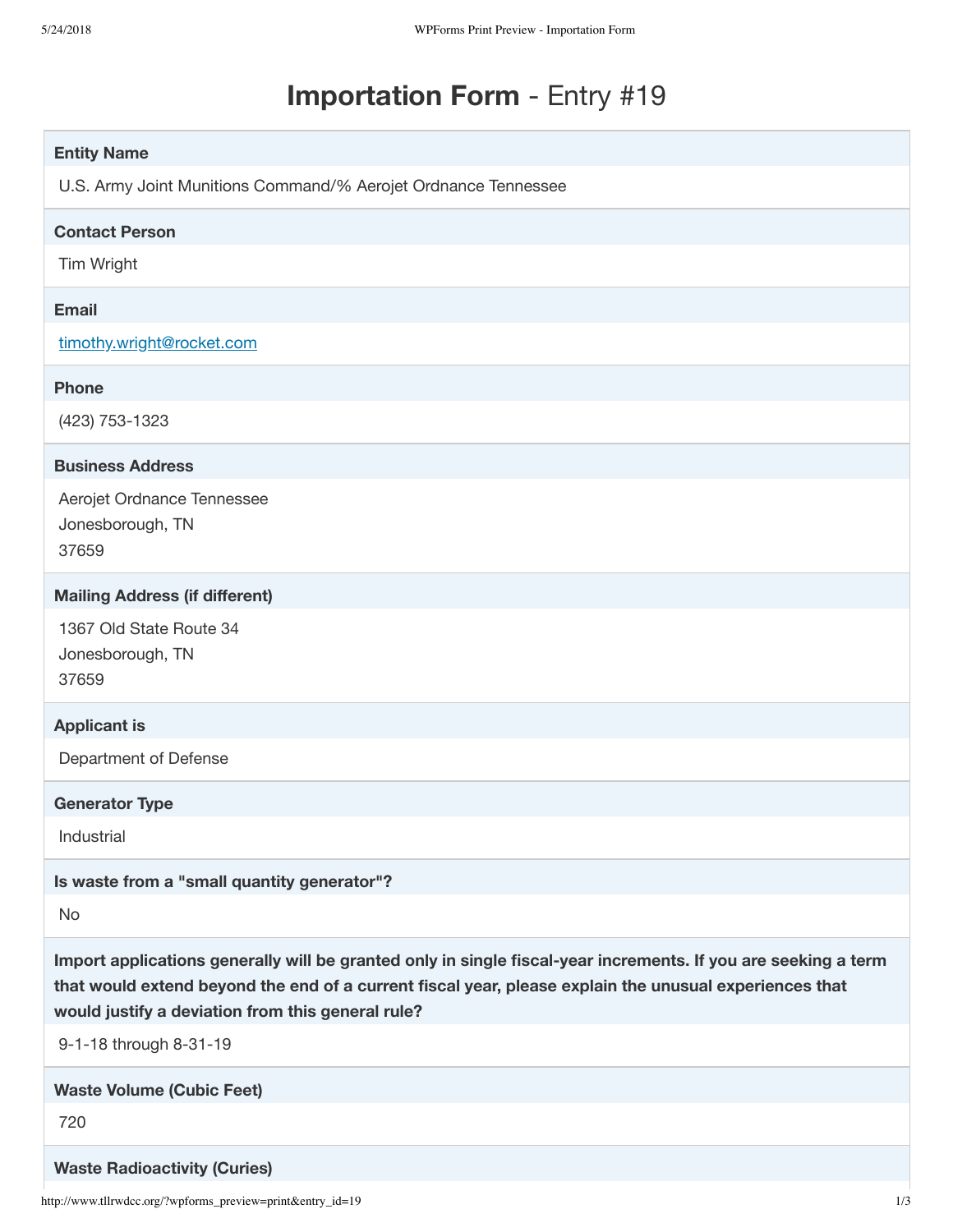## **Waste Classification**

Class A

#### **Waste Form**

Unstable

**Does the proposed waste consist solely of sealed sources?**

No

**Compact and/or unaffiliated state, territory, possession, or district of the United States where the waste was generated (please list)**

Tennessee

#### **Waste Description**

Depleted uranium oxides/metal from Army tank penetrator production - foundry and machining operations

**Does Applicant have any unresolved violation(s), complaint(s), unpaid fee(s), or past due report(s) with the Texas Low-Level Radioactive Waste Disposal Compact Committee?**

No.

**Does Applicant have any unresolved violation(s), complaint(s), unpaid fee(s), or past due reports associated with radioactive waste receipt, storage, handling, management, processing, or transportation pending with any other regulatory agency with jurisdiction to regulate radioactive material including, without limitation, the Texas Commission on Environmental Quality (TCEQ)?**

No.

#### **Applicant hereby certifies\* the following:**

The information provided herein is complete, accurate, and correct.

The waste proposed for importation is not waste of international origin.

The low-level radioactive waste for which this Import Application is submitted will be packaged and shipped in accordance with applicable state and federal regulations and is acceptable for disposal at the Compact Facility. The person submitting this Import Application is authorized by the Applicant to commit Applicant to each and every obligation and condition set forth herein and in the Agreement for Importation of Non-Party Compact Waste. A copy of a written document containing such authorization must be attached to this Import Application. Applicant has delivered to the specified disposal facility and TCEQ a copy of this Application for Importation of Compact Waste (along with any supplement or amendment thereto).

| <b>Name</b>  |  |  |  |
|--------------|--|--|--|
| Tim Wright   |  |  |  |
| <b>Title</b> |  |  |  |